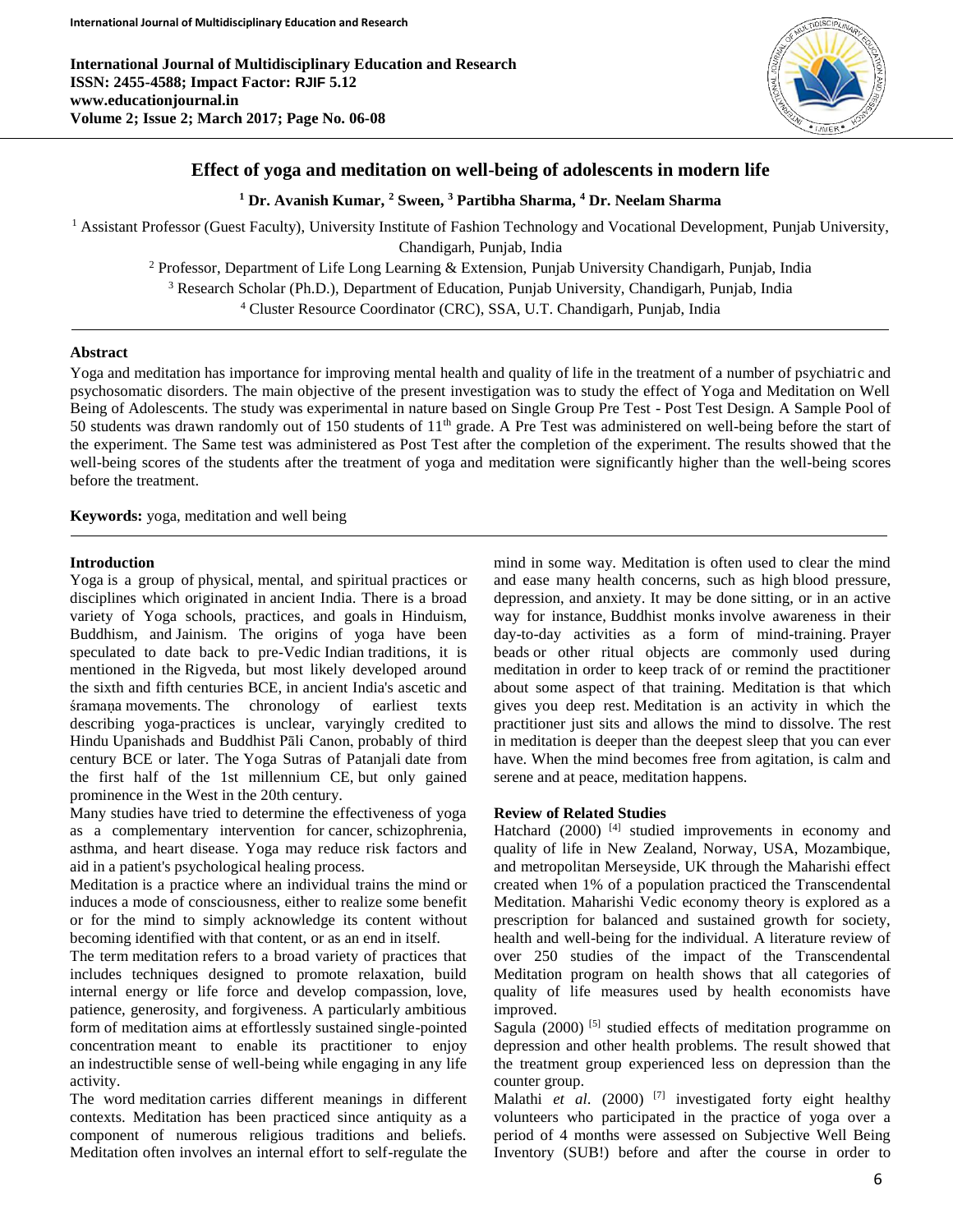evaluate the effect of practice of yoga on subjective feelings of well-being and quality of life. A significant improvement in 9 of the 11 factors of SUBI was observed at the end of 4 months, in these participants. The study, reiterates the beneficial effects of regular practice of yoga on subjective well-being.

Harinath et.al. (2004)<sup>[3]</sup> studied the effects of Hatha yoga and Omkar meditation on cardio respiratory performance, psycho logic profile, and melatonin secretion. Thirty healthy men in the age group of 25-35 years volunteered for the study. They were randomly divided in two groups of 15 each. The result showed that Yogic practices for 3 months resulted in an improvement in cardio respiratory performance and psycho logic profile. The plasma melatonin also showed an increase after three months of yogic practices. The systolic blood pressure, diastolic blood pressure, mean arterial pressure, and orthostatic tolerance did not show any significant correlation with plasma melatonin. However, the maximum night time melatonin levels in yoga group showed a significant correlation  $(r = 0.71, p < 0.05)$  with well-being score.

Crupi  $(2005)^{[1]}$  described Yoga and stretching exercise that can quickly restore order and bring a sense of calm in class-room. Just a few minutes of Yoga in the morning, between classes, or in the afternoon can certainly help to create a calmer, more tranquil and increased level of well-being among students in classroom.

Newsome *et al.* (2006) <sup>[8]</sup> few counseling programs directly address the importance of self-care in reducing stress and burnout in their curricula. A course entitled mind/ body medicine and the Art of self- care was created to address personal and professional growth opportunities through selfcare and mindfulness practice (Meditation, Yoga).

Kapoor & Shukla (2006)<sup>[6]</sup> studied the imptct of Meditation on mental health. They selected 40 subjects and divided them into two groups i,e, meditation practitioners  $(n = 20)$  and nonpractitioners of meditation as control group (n =20). Cornell Medical Index Health questionnaire was administered on both the groups. Results reveal that average score of these those persons who meditate is low, and average score of those persons who did not meditate is high. Low score on Cornell Medical Index Health Questionnaire indicates sound mental health, and high score indicates poor mental health. Thus, it is clear that the effect of meditation is positive on mental health. Meditation helps in reducing stress and anxiety and in improving overall psychological health of a person.

Sharma *et al*. (2008) [9] investigated the effect of yoga based lifestyle intervention on subjective well-being The study was a prospective controlled study to explore the short-term impact of a comprehensive but brief lifestyle intervention, based on yoga, on subjective well-being levels in normal and diseased subjects. The outcome measures were 'subjective well-being inventory' (SUBI) scores, taken on the first and last day of the course. The inventory consists of questions related to one's feelings and attitude about various areas of life, such as happiness, achievement and interpersonal relationship. There was significant improvement in the subjective well-being scores of the 77 subjects within a period of 10 days as compared to controls.

Galante *et al.* (2014)<sup>[2]</sup> Kindness-Based Meditation showed evidence of benefits for the health of individuals and

communities through its effects on well-being and social interaction.

## **Objective of the study**

To study the effect of Yoga and Meditation on Well Being of Adolescents

## **Hypothesis of the study**

The effect of Yoga and Meditation will be Positive and Significant on Well Being of Adolescents.

## **Design of the study**

The study was experimental in nature based on Single Group Pre Test - Post Test Design.

#### **Sample**

The study was conducted on a Single Group of Adolescents of class 11th in the Senior Secondary Schools. The sample size was 50 students.

## **Procedure of the study**

- A Sample Pool of 50 students was drawn randomly out of 150 students of  $11<sup>th</sup>$  grade it consisted of both boys and girls' student.
- The services of a Yoga Teacher of the School were acquired for giving them training in Yoga and Meditation in the Zero Period of the Class Time Table for the duration of 35 minutes each day. The investigator accompanied the yoga Teacher for the entire duration of the programme.
- The experiment was conducted for the duration of One Month (23 working days of July, 2015).
- A Pre Test was administered on well-being before the start of the experiment. The Same test was administered as Post Test after the completion of the experiment.
- The significance of difference between the Pre Test and Post Test scores was computed by using t Test.

#### **Yoga & Meditation Programme Schedule**

| Sr. No | Programme                        | <b>Duration</b> |
|--------|----------------------------------|-----------------|
| 1      | Basic Yogic Jogging & Asana      | 10 Minutes      |
| 2      | Kapal Bhati                      | 10 Minutes      |
| 3      | Anulom Vilom                     | 5 Minutes       |
| 4      | <b>Bhramari</b>                  | $2-1/2$ Minutes |
| 5      | Udgit                            | $2-1/2$ Minutes |
| 6      | Meditation                       |                 |
|        | i) Concentration on Candle light | 3 Minutes       |
|        | ii) Silent Prayer                | 2 Minutes       |
|        | Total                            | 35 Minutes      |

#### **Results and discussion**

**Table 1:** t- ratio showing differences between Pre Test and Post Test Scores of Adolescents on Well Being

| <b>Test</b> | N  | Mean  | SD    | t ratio |
|-------------|----|-------|-------|---------|
| Pre Test    | 50 | 49.30 | 11.27 | 6.39    |
| Post Test   | 50 | 68.06 | 17.39 |         |